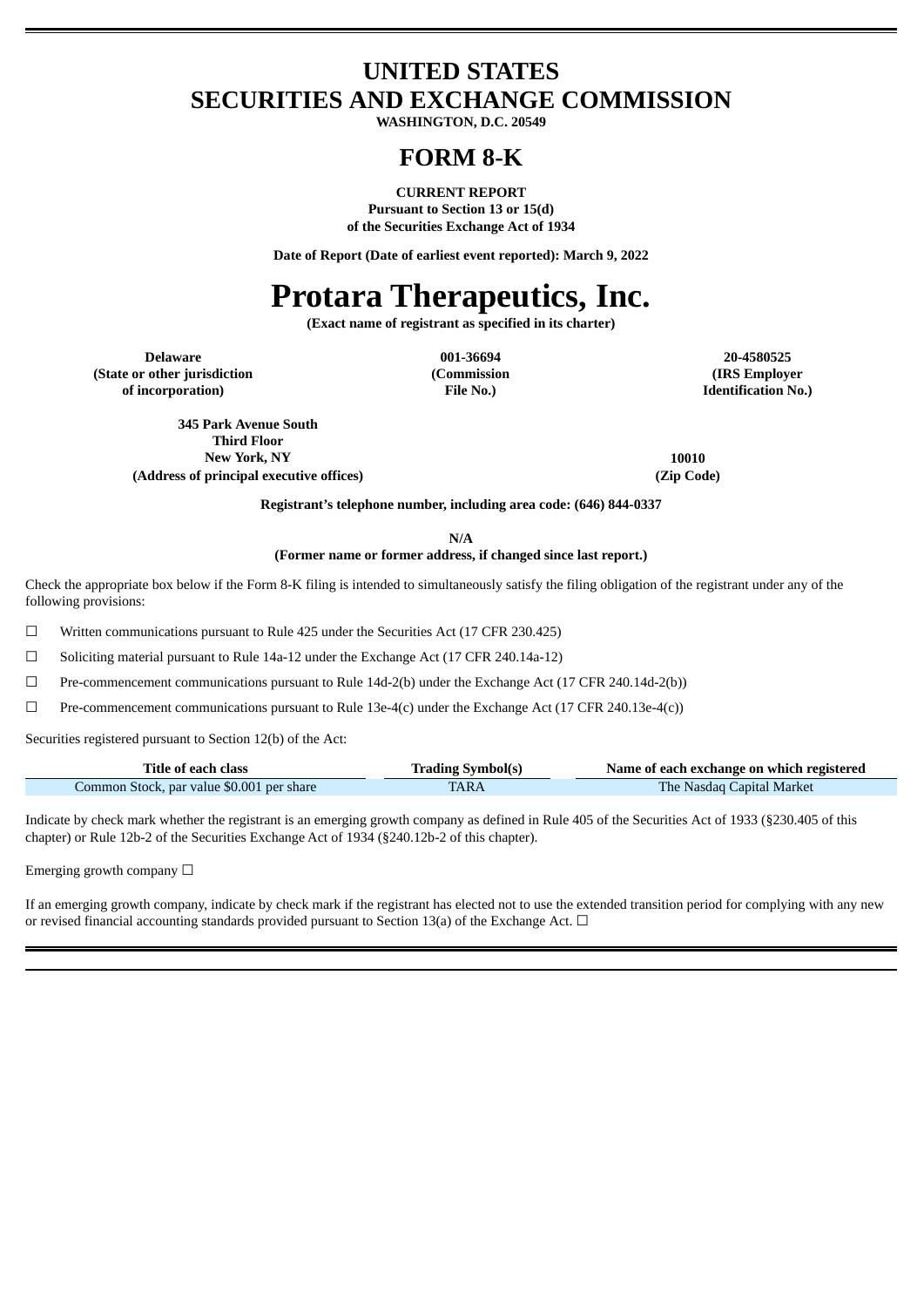#### **Item 2.02. Results of Operations and Financial Condition.**

On March 9, 2022, Protara Therapeutics, Inc. (the "Company") announced its financial results for the quarter and year ended December 31, 2021 in the press release attached hereto as Exhibit 99.1 and incorporated herein by reference.

The information in this Item 2.02, including the attached Exhibit 99.1, is being furnished and shall not be deemed "filed" for the purposes of Section 18 of the Securities Exchange Act of 1934, as amended (the "Exchange Act"), or otherwise subject to the liabilities of that Section, nor shall it be deemed incorporated by reference in any filing made by the Company under the Securities Act of 1933, as amended, or the Exchange Act, except as shall be expressly set forth by specific reference in such a filing regardless of any general incorporation language.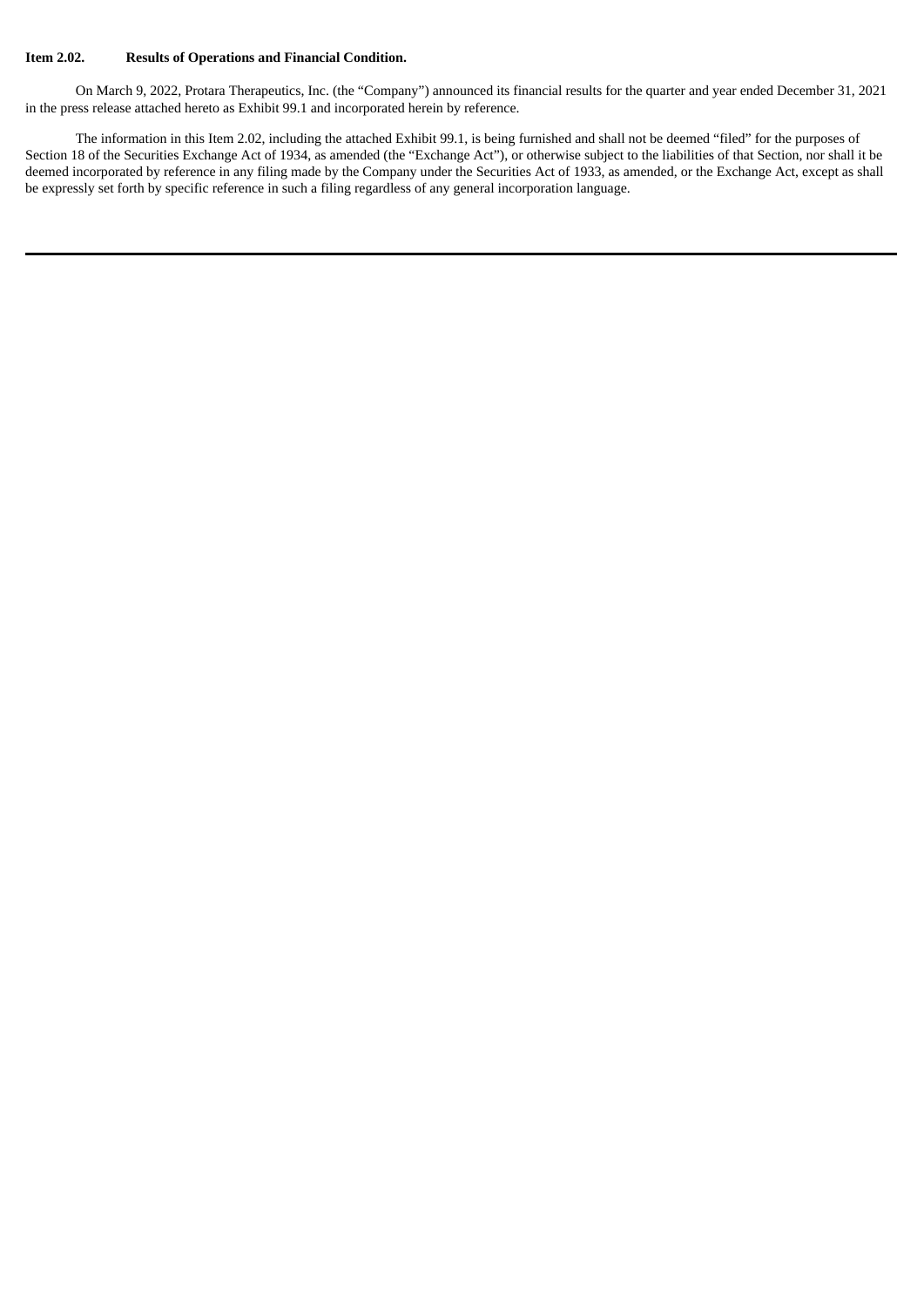## **Item 9.01. Financial Statements and Exhibits.**

# (d) Exhibits

| Exhibit<br>No. | <b>Description</b>                                                           |
|----------------|------------------------------------------------------------------------------|
| 99.1           | <u>Press Release dated March 9, 2022, issued by the Registrant.</u>          |
| 104            | Cover Page Interactive Data File (embedded within the Inline XBRL document). |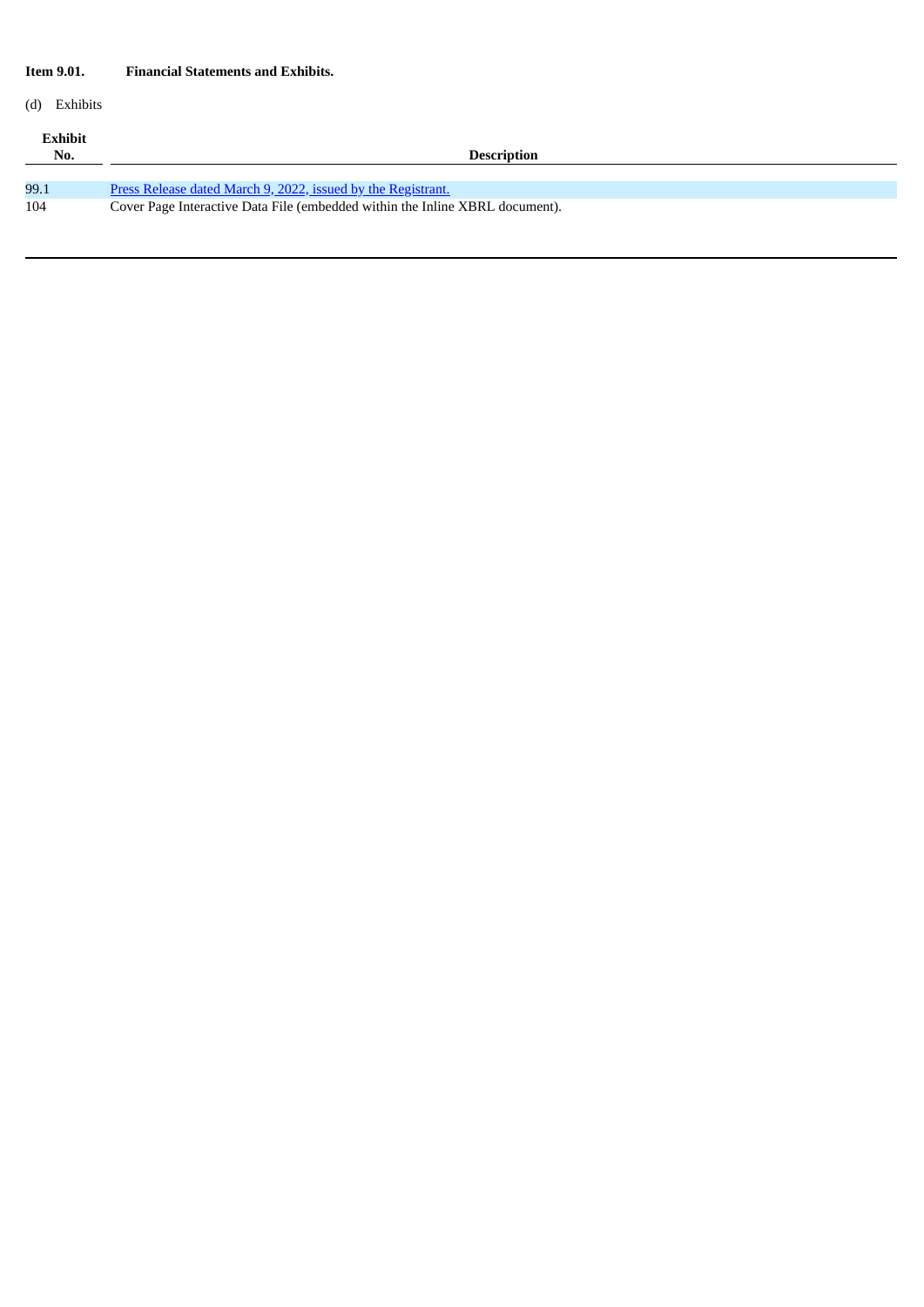#### **SIGNATURES**

Pursuant to the requirements of the Securities Exchange Act of 1934, the registrant has duly caused this report to be signed on its behalf by the undersigned hereunto duly authorized.

# PROTARA THERAPEUTICS, INC.

Date: March 9, 2022 By: /s/ Blaine Davis

Blaine Davis *Chief Financial Officer*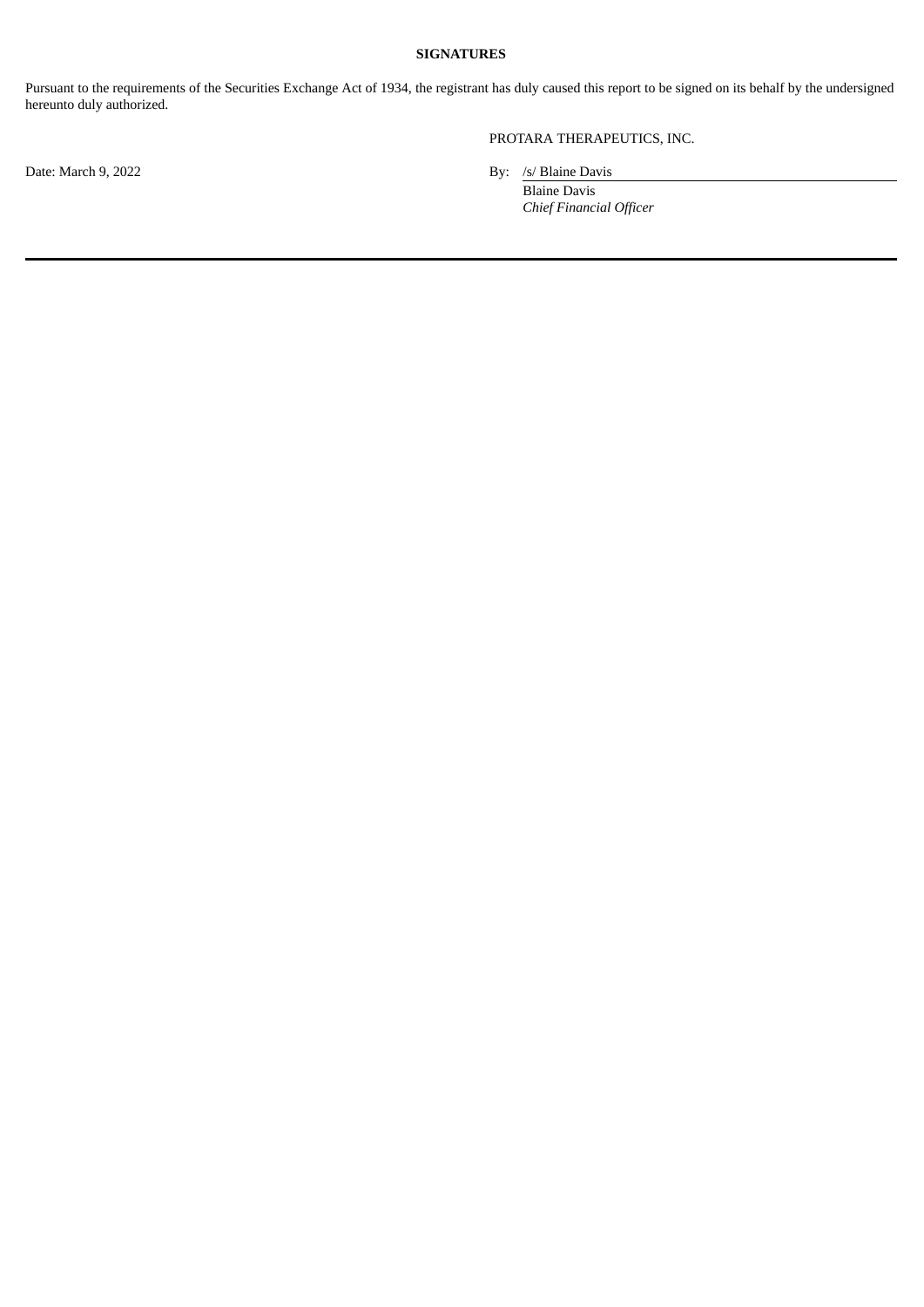

#### <span id="page-4-0"></span>**Protara Therapeutics Announces Fourth Quarter and Full Year 2021 Financial Results and Business Overview**

*- Phase 1 Study of TARA-002 in Patients with Non-Muscle Invasive Bladder Cancer Under Way -*

- Strong Cash Position of \$130.7M as of December 31, 2021 Expected to Fund Operations into Mid-2024 -

NEW YORK, Mar 9, 2022 – Protara Therapeutics, Inc. (Nasdaq: TARA), a clinical-stage company developing transformative therapies for the treatment of cancer and rare diseases, today announced financial results for the fourth quarter and year ended December 31, 2021 and provided a business update.

"Following a productive 2021, we are well poised to advance our pipeline in 2022, in particular, we are excited to have commenced our Phase 1 study of TARA-002 in non-muscle invasive bladder cancer (NMIBC), a significant step forward in our mission to bring a new immunotherapy to this patient population," said Jesse Shefferman, Chief Executive Officer of Protara Therapeutics. "Discussions with the U.S. Food and Drug Administration (FDA) remain ongoing on the design of a clinical trial of TARA-002 in patients with lymphatic malformations (LMs), a rare pediatric indication for which there are currently no U.S. FDA-approved therapies. In addition, we continue to assess potential future indications and combinations for TARA-002."

Mr. Shefferman added, "Supported by a strong balance sheet, which includes ample runway to support our planned operations into mid-2024, we remain steadfast in our commitment to bringing meaningful new therapeutic options to pressing areas of high unmet need."

#### **Recent Highlights**

#### *TARA-002 in NMIBC*

· In October 2021, the Company announced that the FDA cleared its Investigational New Drug (IND) application for TARA-002, an investigational cell-based therapy in development for the treatment of NMIBC. A Phase 1 clinical trial has commenced to assess the safety, tolerability, and preliminary signs of anti-tumor activity of TARA-002 in adults with high-grade NMIBC.

#### *TARA-002 in LMs*

In October 2021, the Company updated its IND submission for TARA-002 for the treatment of LMs with completed confirmatory, current Good Manufacturing Practices (cGMP) comparability data. The Company is engaged with the FDA to align on a development plan for TARA-002 in LMs.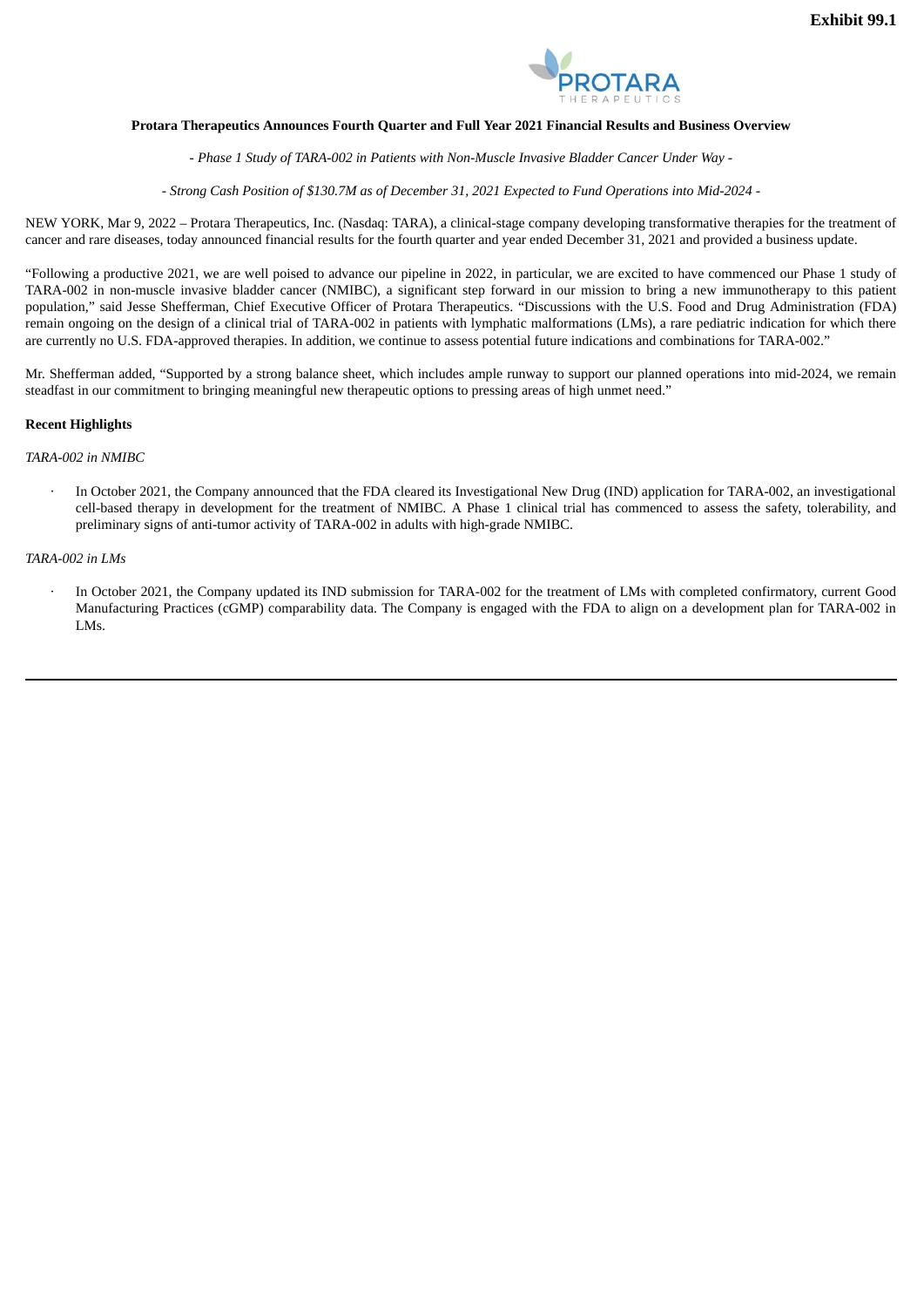#### *IV Choline Chloride in Intestinal Failure Associated Liver Disease (IFALD)*

· The Company's prospective prevalence study to enhance understanding of the incidence of IFALD and choline deficiency in patients dependent on parenteral nutrition remains ongoing. The Company plans to use results from the prospective study, as well as its previously completed retrospective study, to inform next steps for the IV Choline Chloride development program.

#### *Corporate Updates*

· In January 2022, Protara announced the appointment of Jathin Bandari, M.D., as Chief Medical Officer. Dr. Bandari is a practicing urologic oncologist, recently serving at the University of Rochester where he specializes in both minimally invasive urologic oncology and advanced open pelvic retroperitoneal cancer surgery, and where he maintains a faculty appointment. Dr. Bandari joined Protara in April 2020 and most recently was Vice President, Head of Clinical Development, and Interim Chief Medical Officer.

#### **Fourth Quarter and Full Year 2021 Financial Results**

- As of December 31, 2021, cash, cash equivalents and marketable debt securities totaled \$130.7 million. The Company expects its cash, cash equivalents, and marketable debt securities will be sufficient to fund its planned operations into mid-2024.
- Research and development expenses for the fourth quarter of 2021 increased to \$4.1 million from \$3.7 million for the prior year period, and for the full year increased to \$21.1 million compared to \$12.0 million for 2020. The fourth quarter and full year increases were primarily due to increases in non-clinical, clinical and regulatory expenses associated with TARA-002, headcount and stock-based compensation, and other employee-related expenses.
- General and administrative expenses for the fourth quarter of 2021 increased to \$6.2 million from \$5.3 million for the prior year period, and for the full year increased to \$26.4 million compared to \$22.5 million for 2020. The fourth quarter and full year increases were due to increases in headcount and employee-related expenses, market development capabilities, and costs associated with the new office in New York.
- For the fourth quarter of 2021, Protara reported a net loss of \$10.2 million, or \$0.91 per share, compared with a net loss of \$8.8 million, or \$0.79 per share, for the same period in 2020. Net loss for the year ended December 31, 2021 was \$47.3 million, or \$4.21 per share, compared with a net loss of \$34.0 million, or \$4.70 per share, for the year ended December 31, 2020. Net loss for the fourth quarter included approximately \$2.0 million of stock-based compensation expenses. Net loss for the year ended December 31, 2021 included \$10.4 million of stock-based compensation expenses.

#### **About TARA-002**

TARA-002 is an investigational cell therapy in development for the treatment of NMIBC and LMs for which it has been granted Rare Pediatric Disease Designation by the U.S. Food and Drug Administration. TARA-002 was developed from the same master cell bank of genetically distinct group A Streptococcus pyogenes as OK-432, a broad immunopotentiator marketed as Picibanil® in Japan and Taiwan by Chugai Pharmaceutical Co., Ltd. Protara has successfully demonstrated manufacturing comparability between TARA-002 and OK-432.

When TARA-002 is administered, it is hypothesized that innate and adaptive immune cells within the cyst or tumor are activated and produce a strong immune cascade. Neutrophils, monocytes and lymphocytes infiltrate the abnormal cells and various cytokines, including interleukins IL-6, IL-8, IL-12, interferon (IFN)-gamma, tumor necrosis factor (TNF)-alpha, and vascular endothelial growth factor (VEGF) are secreted by immune cells to induce a strong local inflammatory reaction and destroy the abnormal cells.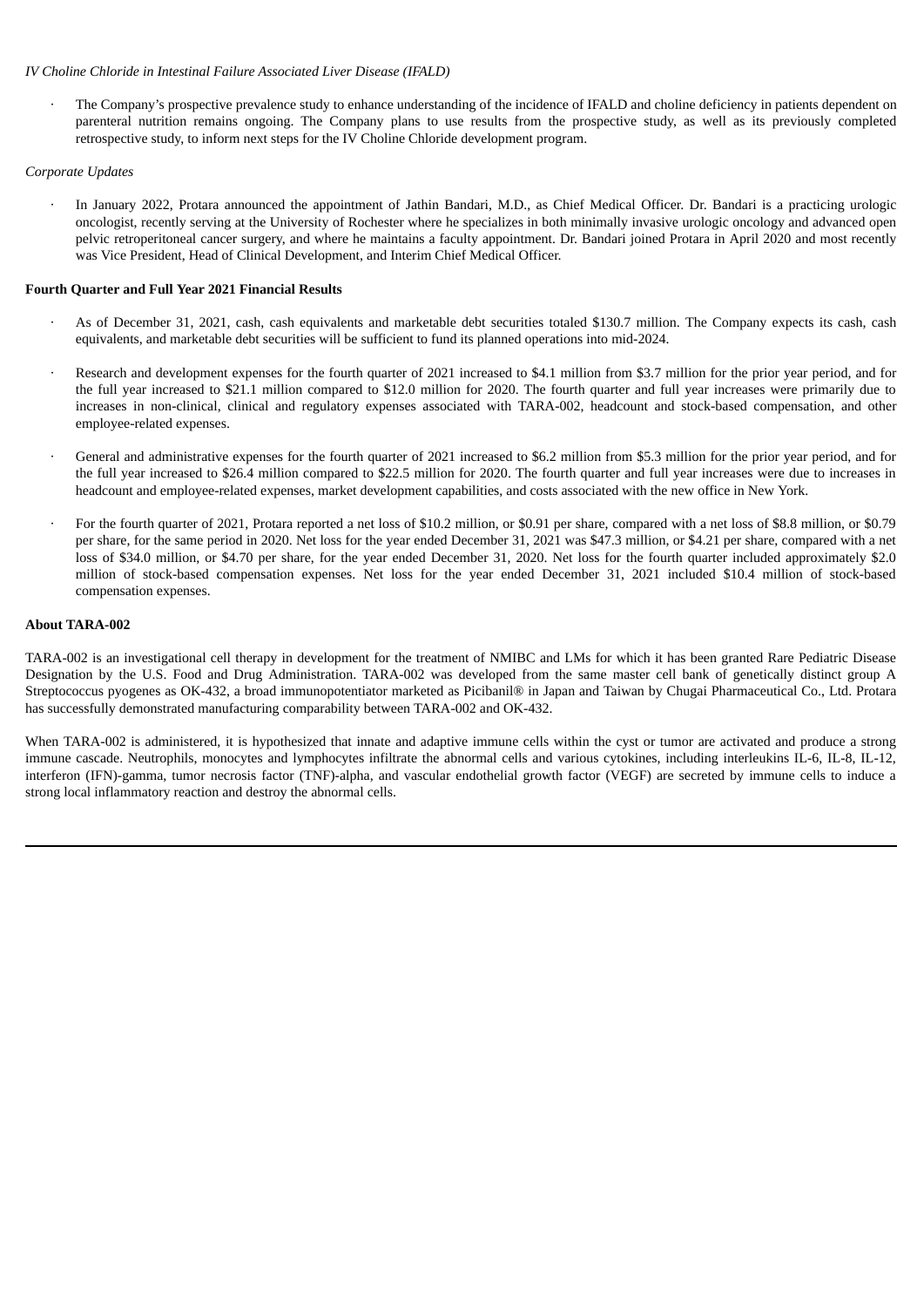#### **About Non-Muscle Invasive Bladder Cancer (NMIBC)**

Bladder cancer is the 6th most common cancer in the United States, with NMIBC representing approximately 80% of bladder cancer diagnoses. Approximately 65,000 patients are diagnosed with NMIBC in the United States each year. NMIBC is cancer found in the tissue that lines the inner surface of the bladder that has not spread into the bladder muscle.

#### **About Lymphatic Malformations (LMs)**

LMs are rare, congenital malformations of lymphatic vessels resulting in the failure of these structures to connect or drain into the venous system. Most LMs are present in the head and neck region and are diagnosed in early childhood during the period of active lymphatic growth, with more than 50% detected at birth and 90% diagnosed before the age of 3 years. The most common morbidities and serious manifestations of the disease include compression of the upper aerodigestive tract, including airway obstruction requiring intubation and possible tracheostomy dependence; intralesional bleeding; impingement on critical structures, including nerves, vessels, lymphatics; recurrent infection, and cosmetic and other functional disabilities.

#### **About IV Choline Chloride and Intestinal Failure-associated Liver Disease (IFALD)**

IV Choline Chloride is an investigational, intravenous (IV) phospholipid substrate replacement therapy initially in development for patients receiving parenteral nutrition (PN) who have IFALD. Choline is a known important substrate for phospholipids that are critical for healthy liver function. Because PN patients cannot sufficiently absorb adequate levels of choline and no available PN formulations contain sufficient amounts of choline to correct this deficiency, PN patients often experience a prolonged progression to hepatic failure and death, with the only known intervention being a dual small bowel/liver transplant. If approved, IV Choline Chloride would be the first approved therapy for IFALD. It has been granted Orphan Drug Designations (ODDs) by the FDA for the treatment of IFALD and the prevention of choline deficiency in PN patients.

#### **About Protara Therapeutics, Inc.**

Protara is committed to identifying and advancing transformative therapies for people with cancer and rare diseases with limited treatment options. Protara's portfolio includes its lead program, TARA-002, an investigational cell-based therapy being developed for the treatment of non-muscle invasive bladder cancer and lymphatic malformations, and IV Choline Chloride, an investigational phospholipid substrate replacement therapy for the treatment of intestinal failure-associated liver disease. For more information, visit www.protaratx.com.

#### **Forward-Looking Statements**

Statements contained in this press release regarding matters that are not historical facts are "forward looking statements" within the meaning of the Private Securities Litigation Reform Act of 1995. Protara may, in some cases, use terms such as "predicts," "believes," "potential," "proposed," "continue," "designed," "estimates," "anticipates," "expects," "plans," "intends," "may," "could," "might," "will," "should" or other words or expressions referencing future events, conditions or circumstances that convey uncertainty of future events or outcomes to identify these forward-looking statements. Such forwardlooking statements include but are not limited to, statements regarding Protara's intentions, beliefs, projections, outlook, analyses or current expectations concerning, among other things: Protara's business strategy, including its development plans for its product candidates and plans regarding the timing or outcome of existing or future clinical trials; statements related to expectations regarding interactions with the FDA, including potential alignment with the FDA on clinical trial design for TARA-002 in pediatric LM patients; Protara's financial footing; statements regarding the anticipated safety or efficacy of Protara's product candidates; and Protara's outlook for the remainder of the year. Because such statements are subject to risks and uncertainties, actual results may differ materially from those expressed or implied by such forward-looking statements. Factors that contribute to the uncertain nature of the forward-looking statements include: risks that Protara's financial guidance may not be as expected, as well as risks and uncertainties associated with: Protara's development programs, including the initiation and completion of non-clinical studies and clinical trials and the timing of required filings with the FDA and other regulatory agencies; the impact of the COVID-19 pandemic on Protara's business and the global economy as well as the impact on Protara's contract research organizations, study sites or other clinical partners; general market conditions; changes in the competitive landscape; changes in Protara's strategic and commercial plans; Protara's ability to obtain sufficient financing to fund its strategic plans and commercialization efforts; having to use cash in ways or on timing other than expected; the impact of market volatility on cash reserves; the loss of key members of management; the impact of general U.S. and foreign, economic, industry, market, regulatory or political conditions; and the risks and uncertainties associated with Protara's business and financial condition in general, including the risks and uncertainties described more fully under the caption "Risk Factors" and elsewhere in Protara's filings and reports with the United States Securities and Exchange Commission. All forward-looking statements contained in this press release speak only as of the date on which they were made and are based on management's assumptions and estimates as of such date. Protara undertakes no obligation to update any forward-looking statements, whether as a result of the receipt of new information, the occurrence of future events or otherwise, except as required by law.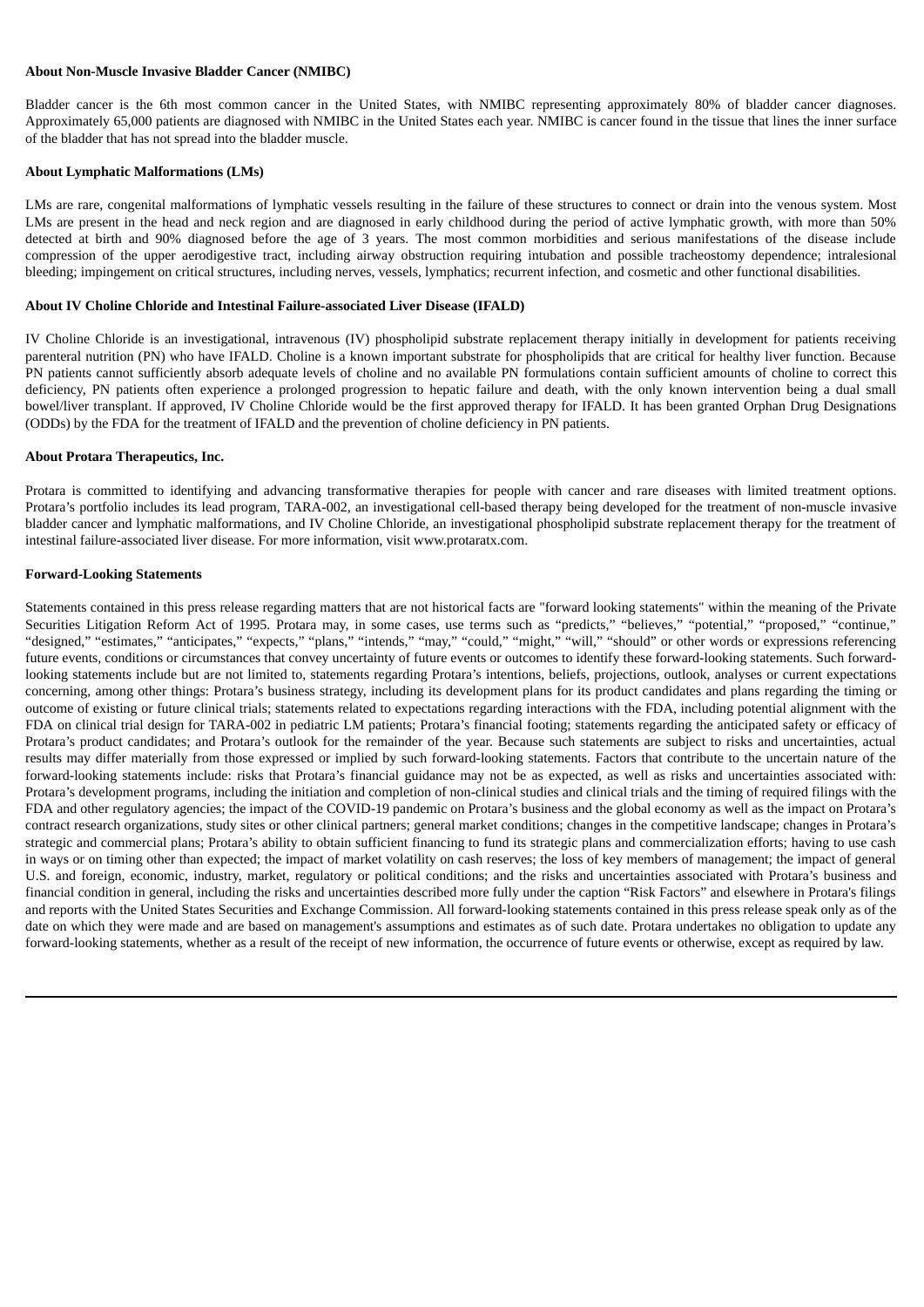## **PROTARA THERAPEUTICS, INC. CONSOLIDATED BALANCE SHEETS**

*(in thousands, except share and per share data)*

| <b>Assets</b>                                                                                             | \$<br>December 31,<br>2021 |              | December 31,<br>2020 |
|-----------------------------------------------------------------------------------------------------------|----------------------------|--------------|----------------------|
|                                                                                                           |                            |              |                      |
|                                                                                                           |                            |              |                      |
|                                                                                                           |                            |              |                      |
| <b>Current assets:</b>                                                                                    |                            |              |                      |
| Cash and cash equivalents                                                                                 | 35.724                     | $\mathbb{S}$ | 168,598              |
| Restricted cash                                                                                           |                            |              | 50                   |
| Marketable debt securities                                                                                | 55,505                     |              | $\sim$               |
| Prepaid expenses and other current assets                                                                 | 1,883                      |              | 787                  |
| Total current assets                                                                                      | 93,112                     |              | 169,435              |
| Restricted cash, non-current                                                                              | 745                        |              | 745                  |
| Marketable debt securities, non-current                                                                   | 39,467                     |              | $\omega$             |
| Property and equipment, net                                                                               | 1,719                      |              | 1,240                |
| Operating lease right-of-use asset                                                                        | 7,171                      |              | 1,060                |
| Goodwill                                                                                                  | 29,517                     |              | 29,517               |
| Other assets                                                                                              | 865                        |              | 1.160                |
| <b>Total assets</b>                                                                                       | \$<br>172,596              | \$           | 203,157              |
|                                                                                                           |                            |              |                      |
| <b>Liabilities and Stockholders' Equity</b>                                                               |                            |              |                      |
| <b>Current liabilities:</b>                                                                               |                            |              |                      |
| Accounts payable                                                                                          | \$<br>954                  | \$           | 914                  |
| Accrued expenses                                                                                          | 2,489                      |              | 1,913                |
| Operating lease liability, current                                                                        | 855                        |              | 88                   |
| <b>Total current liabilities</b>                                                                          | 4,298                      |              | 2,915                |
| Operating lease liability, non-current                                                                    | 6,384                      |              | 999                  |
| <b>Total liabilities</b>                                                                                  | 10.682                     |              | 3.914                |
|                                                                                                           |                            |              |                      |
| <b>Commitments and Contingencies (Note 11)</b>                                                            |                            |              |                      |
| <b>Stockholders' Equity</b>                                                                               |                            |              |                      |
| Preferred stock, \$0.001 par value, authorized 10,000,000 shares:                                         |                            |              |                      |
| Series 1 convertible preferred stock, 8,028 shares authorized at December 31, 2021 and 2020, respectively |                            |              |                      |
| 8,027 shares issued and outstanding as of December 31, 2021 and 2020, respectively.                       |                            |              |                      |
| Common stock, \$0.001 par value, authorized 100,000,000 shares:                                           |                            |              |                      |
| Common stock, 11,235,731 and 11,211,840 shares issued and outstanding as of December 31, 2021 and 2020,   |                            |              |                      |
| respectively.                                                                                             | 11                         |              | 11                   |
| Additional paid in capital                                                                                | 256,126                    |              | 245,992              |
| Accumulated deficit                                                                                       | (94, 012)                  |              | (46,760)             |
| Accumulated other comprehensive income (loss)                                                             | (211)                      |              |                      |
| Total stockholders' equity                                                                                | 161,914                    |              | 199,243              |
| Total Liabilities and Stockholders' Equity                                                                | \$<br>172,596              | \$           | 203,157              |
|                                                                                                           |                            |              |                      |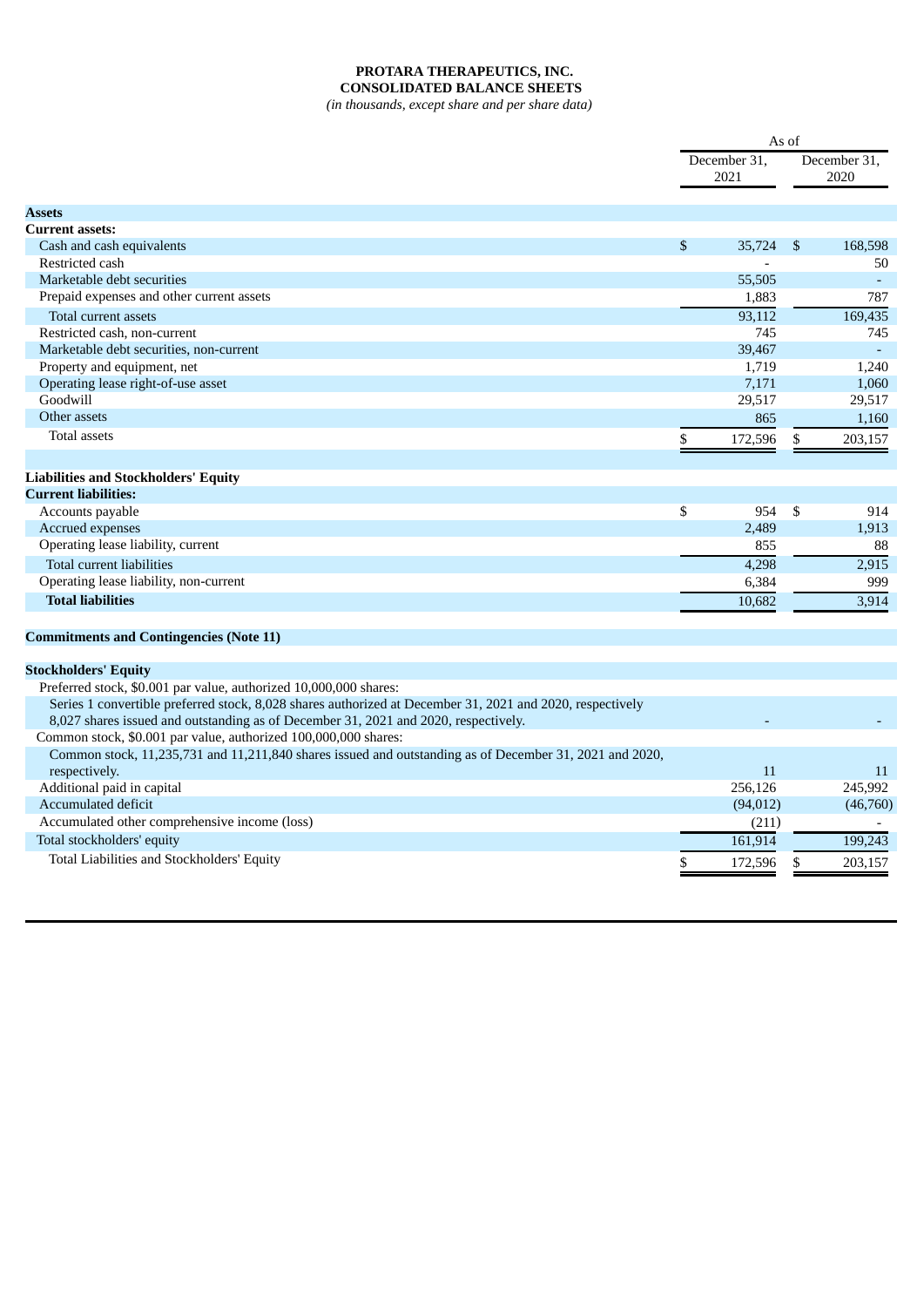# **PROTARA THERAPEUTICS, INC. CONSOLIDATED STATEMENTS OF OPERATIONS AND COMPREHENSIVE LOSS**

*(in thousands, except share and per share data)*

|                                                                           | For the Years Ended December 31, |    |           |  |
|---------------------------------------------------------------------------|----------------------------------|----|-----------|--|
|                                                                           | 2021                             |    | 2020      |  |
| <b>Operating expenses:</b>                                                |                                  |    |           |  |
| Research and development                                                  | \$<br>21,088                     | \$ | 11,982    |  |
| General and administrative                                                | 26,401                           |    | 22,462    |  |
| Total operating expenses                                                  | 47,489                           |    | 34,444    |  |
| Loss from operations                                                      | (47, 489)                        |    | (34, 444) |  |
| Other income (expense), net                                               |                                  |    |           |  |
| Interest and investment income                                            | 237                              |    | 500       |  |
| Interest expense                                                          |                                  |    | (34)      |  |
| Other income (expense), net                                               | 237                              |    | 466       |  |
| Net loss                                                                  | (47, 252)                        |    | (33, 978) |  |
|                                                                           |                                  |    |           |  |
| Net loss per share attributable to common stockholders, basic and diluted | (4.21)                           |    | (4.70)    |  |
| Weighted average shares outstanding, basic and diluted                    | 11,232,576                       |    | 7,233,913 |  |
| Other comprehensive income (loss):                                        |                                  |    |           |  |
| Net unrealized (loss) gain on marketable debt securities                  | (211)                            |    |           |  |
| Other comprehensive income (loss)                                         | (211)                            |    |           |  |
| <b>Comprehensive Loss</b>                                                 | (47, 463)                        |    | (33,978)  |  |